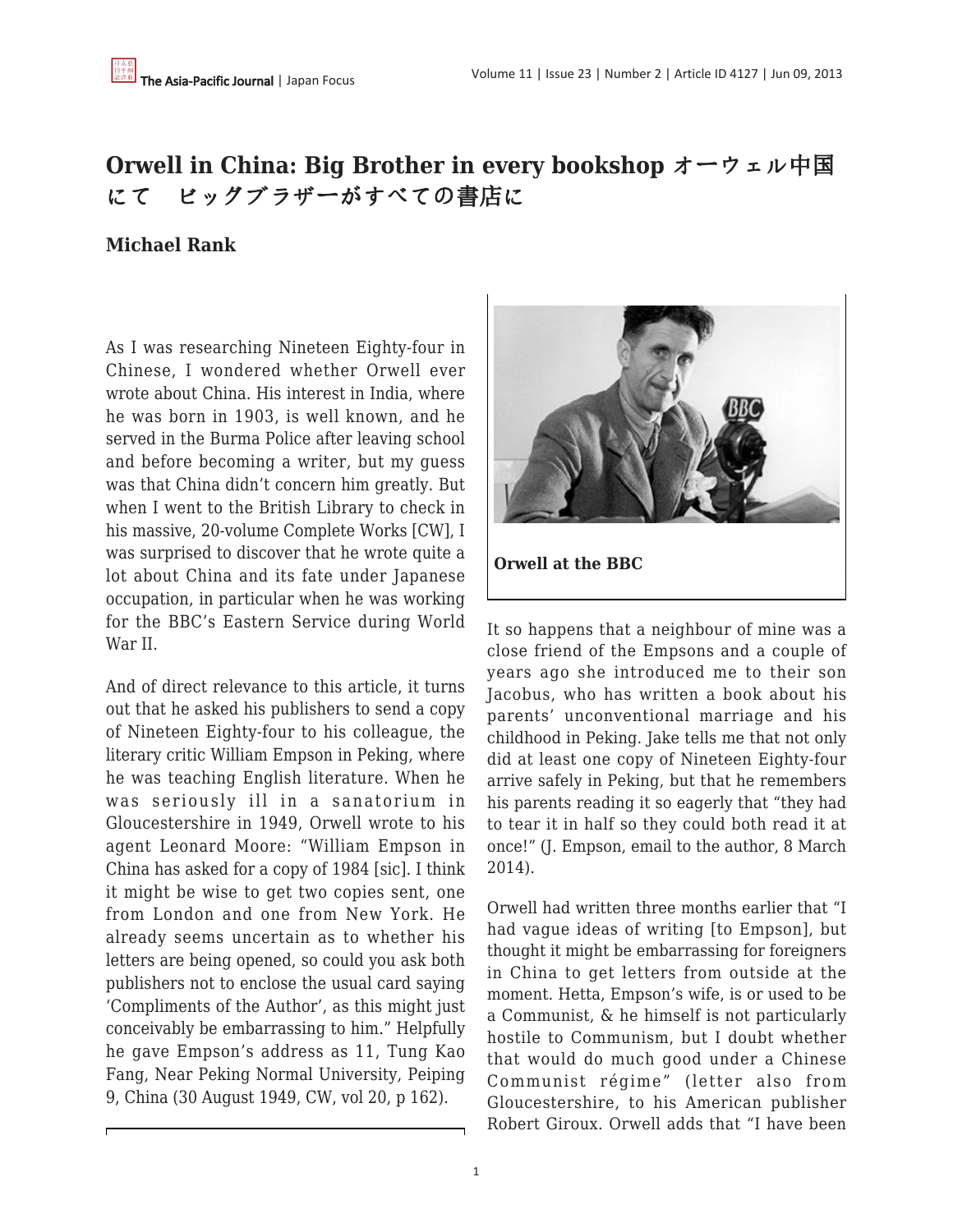horribly ill for the last month or so…" 19 May 1949, CW, vol 20, p 117). Orwell seems to have been somewhat bemused by the Empsons' departure for Peking, and in another letter to Giroux, he says: "I'd like to know what he [Empson] has to say about "[King] Lear," (a reference to Empson's recent essay on Lear, Tolstoy and the Fool). He has disappeared into China the way people do…" (14 April 1949, CW, vol 20, p 84). Jake says Orwell's assessment of his parents' political stances is accurate. "My mother was a member of the Communist Party from 1937 until 1956, so Orwell was quite correct in her case – my father's political opinions were more nuanced, as they say these days, but he could have been rightly described as a sympathiser – wearing his Chinese communist uniform when attending a conference in the U.S. in about 1950, for instance." But despite Orwell's suspicions about the Empsons, he did not include them in his famous (or infamous) list of alleged communists that he drew up for the Information Research Department, a branch of the British Foreign Office, a year or two before he died (CW, vol 20, pp 240-259). This list of 135 "crypto-Communists & fellow-travellers" sparked a furore when it finally came to light in the late 1990s, with some denouncing Orwell as a government informer and others defending him because he viewed the Communist Party as a totalitarian menace. The list includes comments such as "Half-Caste...Main emphasis anti-white but reliably pro-Russian on all major issues".. Empson was a highly influential literary critic who taught in Peking and Kunming in the late 1930s and returned to teach at Peking Normal University from 1947 to 1952, witnessing the last years of the Chinese civil war and the Communist takeover.

Orwell's main interest in China was related to its attempts to resist the Japanese, who had first invaded the northeast in 1931 and the rest of the country six years later, and he voiced his anger in several BBC scripts. He was appalled at the eye-witness stories of extreme Japanese cruelty that came to his attention at the BBC. With unusual insight, he dated the beginning of World War II not to the German invasion of Poland in 1939 but to the Japanese invasion of China. "[The war] started, properly speaking, in 1931 when the Japanese invaded Manchuria, and the League of Nations failed to take action. From then onwards, we have seen a long series of aggressions … [I]t was inevitable that Soviet Russia, however anxious to remain at peace, should sooner or later be drawn into the war on the side of the democracies. It was inevitable that Britain and China should ultimately find themselves fighting on the same side, whatever differences there may have been between them in the past …" Predictably perhaps, Orwell does not seem to have been sympathetic to the Communists, and gives the Nationalists the credit for China's success in resisting the Japanese. He notes that when the Japanese invaded Manchuria in 1931, "China was in a state of chaos, and the young Chinese republic was in no condition to resist. Six years later, however, when the invasion of China proper began, order had been restored under the leadership of Marshal Chiang Kai-shek, and a powerful national spirit had grown up." Orwell adds that the main reason the Chinese kept on fighting against enormous odds is that "they are fighting for their liberty, and the will to surrender does not exist in them" (16 May 1942, CW, vol 13, p 324).

He also noted that "This is [Japan's] third war of aggression in 50 years. On each occasion they have wrenched away a piece of Chinese territory and then exploited it for the benefit of two or three wealthy families who rule Japan, with absolutely no regard for the native inhabitants" (17 January 1942, CW, vol 13, p 127).

It was surely Japanese cruelty towards the Chinese that angered Orwell the most. "By almost universal agreement it is a regime of naked robbery with all the horrors of massacre, torture and rape on top of that. The same will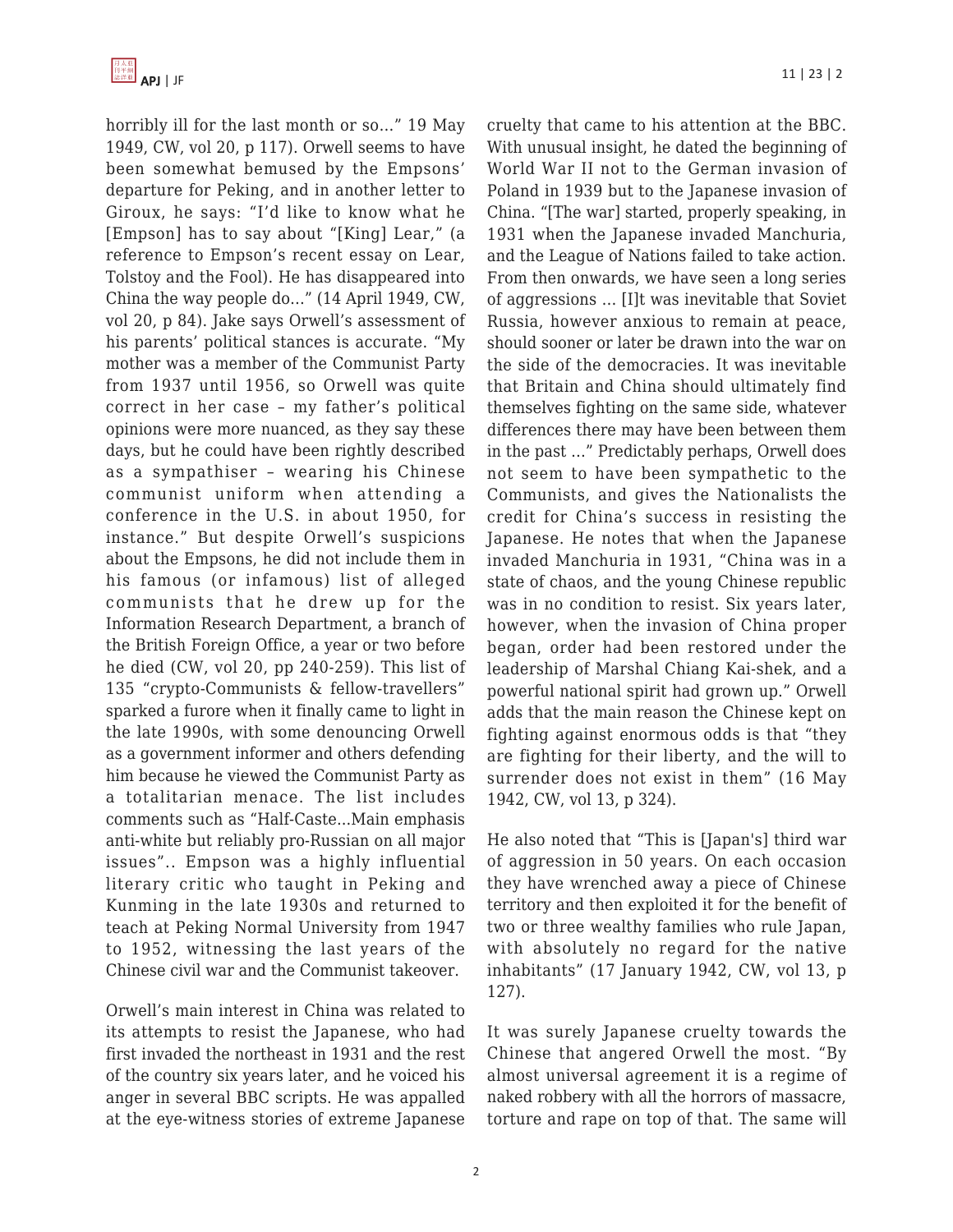happen, or has already happened, to all the lands unfortunate enough to fall under Japanese rule. Perhaps the best answer to the propaganda which the Japanese put out in India and other places is simply three words LOOK AT CHINA" (13 March 1943, CW, vol 15, p 28).

In Nineteen Eighty-four Orwell envisaged a world divided into Eurasia, Eastasia and Oceania which are continually at war against each other, and shortly after the end of World War Two he envisaged how "More and more obviously the surface of the earth is being parcelled off into three great empires, each self-contained and cut off from contact with the outer world, and each ruled, under one disguise or another, by a self-selected oligarchy."

"The haggling as to where the frontiers are to be drawn is still going on, and will continue for some years, and the third of the three super-States–East Asia, dominated by China–is still potential rather than actual," Orwell declared. "But the general drift is unmistakable," he said, adding rather puzzlingly that "every scientific discovery of recent years has accelerated it" ('You and the Atom Bomb,' Tribune, 19 Oct 1945, CW, vol 17, p 320). This seems to be the closest that Orwell got to linking current politics to the horrific world of his final novel.

Orwell is famous for his interest in political language, and this includes the use of appropriate words for various ethnicities, not a matter that troubled many writers of his time but one which concerned him a great deal and which he returned to again and again. In 1943 he wrote to Penguin Books with the corrected proofs of the forthcoming Penguin edition of his first novel, Burmese Days. Apart from correcting a few misprints, "I have also made a few minor alterations," Orwell says, adding that "I draw attention to these as it is important that they should not be missed. Throughout, whenever it says in the text, ie. not in the dialogue, I have altered 'Chinaman' to

'Chinese'. I have also in most cases substituted 'Burmese' or 'Oriental for 'native', or have put 'native' in quotes. In the dialogue, of course, I have left these words just as they stand. When the book was written a dozen years ago 'native' and 'Chinaman' were not considered offensive, but nearly all Orientals now object to these terms, and one does not want to hurt anyone's feelings." (21 November 1943, CW, vol 15, p 338).

Of course "Oriental" is now almost – or just as – objectionable as "Chinaman", and the words "racist" or "racism" would be bound to crop up in any modern discussion of such terms, but Orwell was surely ahead of his time in his sensitivity to such issues. The word Negro is now archaic, but in Orwell's time it was a word of respect, and he insisted (more than once) that it should be written with a capital N: in a review of a special supplement to New Republic magazine, entitled The Negro: His Future in America he highlighted how "the facts it reveals about the present treatment of Negroes in the U.S.A. are bad enough in all conscience. In spite of the quite obvious necessities of war, Negroes are still being pushed out of skilled jobs, segregated and insulted in the Army, assaulted by white policemen and discriminated against by white magistrates….

"In Asiatic eyes the European class struggle is a sham. The Socialist movement has never gained a real foothold in Asia or Africa, or even among the American Negroes: it is everywhere side-tracked by nationalism and race-hatred…

"The word 'native,' which makes any Asiatic boil with rage, and which has been dropped even by British officials in India these ten years past, is flung about all over the place. "Negro" is habitually printed with a small n, a thing most Negroes resent." He adds how he has been substituting "Chinese" for "Chinaman" in Burmese Days, adding: "The book was written less than a dozen years ago, but in the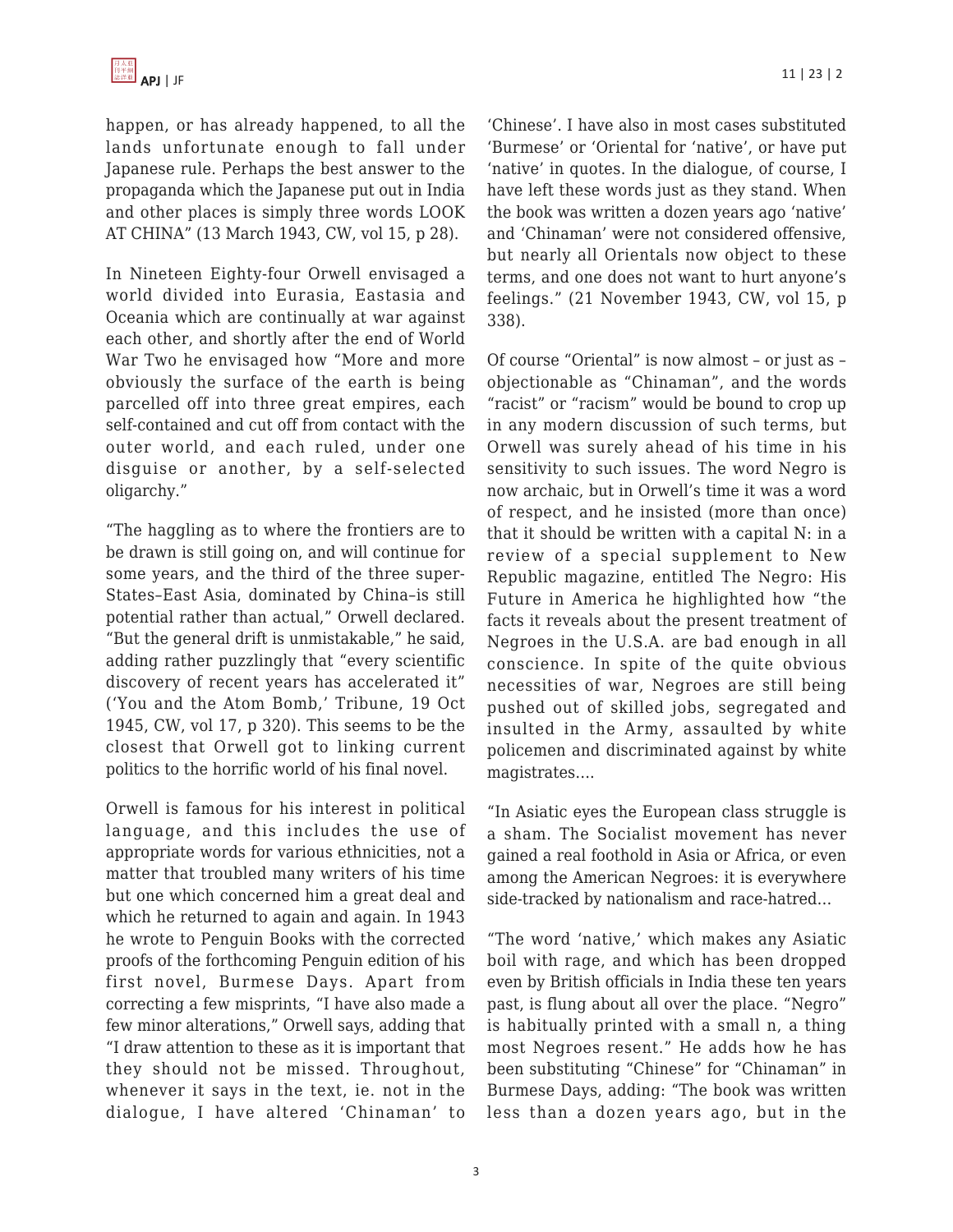

intervening time 'Chinaman' has become a deadly insult. Even 'Mahomedan' is now being resented: one should say 'Moslem.' These things are childish, but then nationalism is childish. And after all we ourselves do not actually like being called 'Limeys' or 'Britishers.'" ('As I Please', 2, Tribune, 10 December, 1942, CW, vol 16, pp 23-24).



**Orwell holding his adopted son Richard**

Orwell returned to this theme in 1947, devoting an entire 'As I Please' column to it. It has an added poignancy because the reason he was looking at a child's illustrated alphabet is no doubt because he was by now a widower with a small adopted son, Richard. It's a forceful piece without a wasted word:

> Recently I was looking through a child's illustrated alphabet, published this year. It is what is called a "travel alphabet." Here are the rhymes accompanying three of the letters, J, N and U.

J for the Junk which the Chinaman finds

Is useful for carrying goods of all kinds.

N for the Native from Africa's land.

He looks very fierce with his spear in his hand.

U for the Union Jacks Pam and John carry

While out for a hike with their nice Uncle Harry.

The "native" in the picture is a Zulu dressed only in some bracelets and a fragment of leopard skin. As for the Junk, the detail of the picture is very small, but the "Chinamen" portrayed in it appear to be wearing pigtails.

Perhaps there is not much to object to in the presence of the Union Jack. This is an age of competing nationalisms, and who shall blame us if we flourish our own emblems along with all the rest? But is it really necessary, in 1947, to teach children to use expressions like "native' and "Chinaman"?

The last-named word has been regarded as offensive by the Chinese for at least a dozen years. As for "native," it was being officially discountenanced even in India as long as twenty years ago.

It is no use answering that it is childish for an Indian or an African to feel insulted when he is called a "native." We all have these feelings in one form or another. If a Chinese wants to be called a Chinese and not a Chinaman, if a Scotsman objects to be called a Scotchman, or if a Negro demands his capital N, it is only the most ordinary politeness to do what is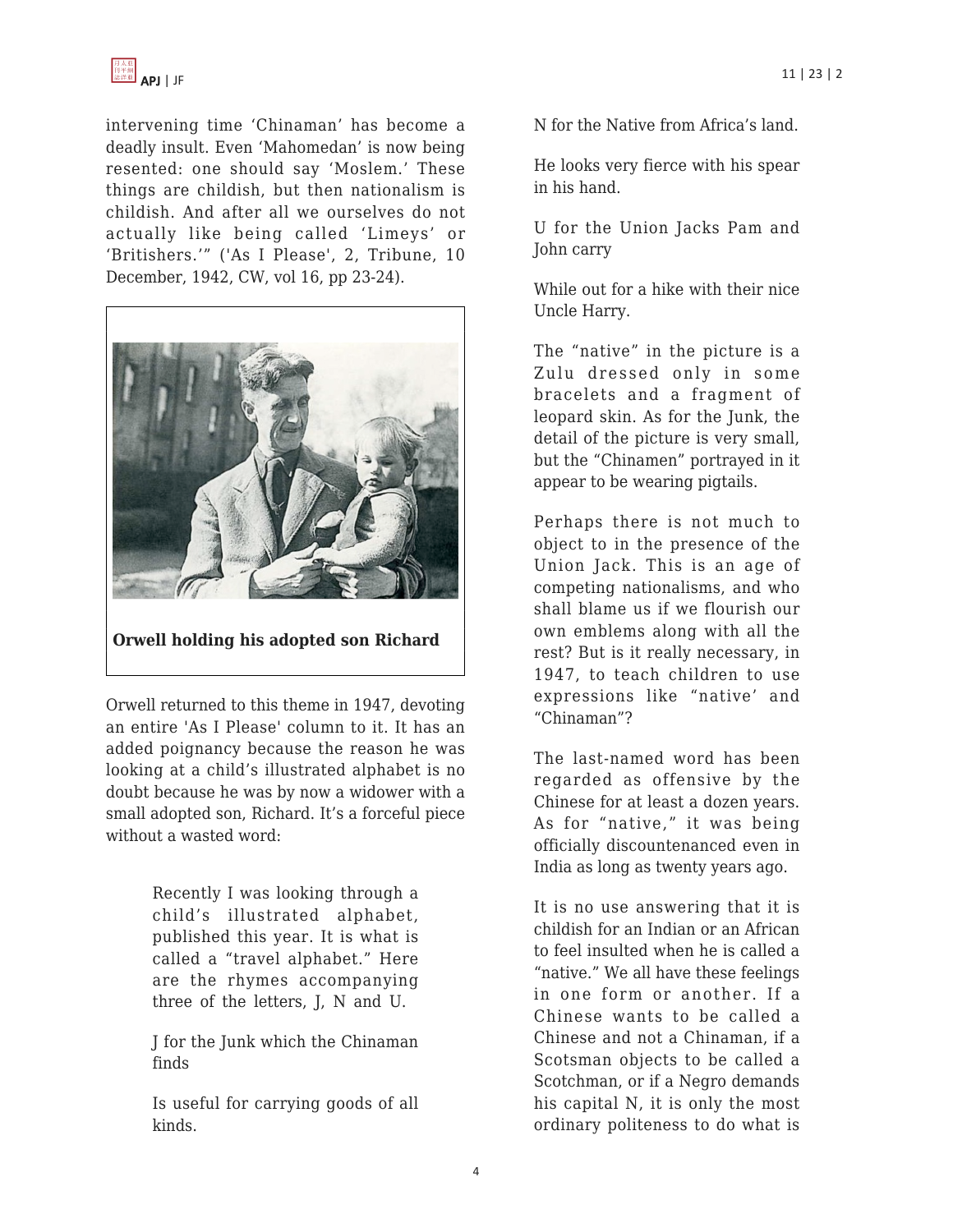asked of one. (27 Feb 1947, Daily Herald for Tribune, CW, vol 19, pp 50-51).

As the article below is about translation, I would also like to add Orwell's touching words that he added to a list of translations of his works (he lists no translation into Chinese but does mention editions of Animal Farm in Japanese and Korean, produced by the U.K. Liaison Mission, Tokyo and the U.S. Army, respectively). He added as a note:

"Some of the above translations, chiefly of ANIMAL FARM, were not paid for. I most particularly do not wish payment to be demanded for translation of any book, article, etc., by any groups of refugees, students, working-class organisation, etc., not in any case where translation will only be made if the rights are given free.

Ditto with reprints in English (I don't think Braille versions are ever paid for, but in any case I don't want payment for any that may be made)."



George Orwell's Nineteen Eighty-four is just the kind of book that you would expect to be banned in China, all that talk of Big Brother, Newspeak and the rewriting of history is far too close to the bone, surely. So I was amazed to come across it on open sale in a state-run bookshop in Yanji 延吉on the North Korean border in fact.

Nineteen Eighty-four is all over the place in China in fact. A Chinese website lists no fewer than 13 translations published in the PRC between 1985 and 2012, and it's easy to find at least three or four downloadable or online translations on a quick internet search. Apart from anything else I'm speechless at the amount of reduplicated effort all these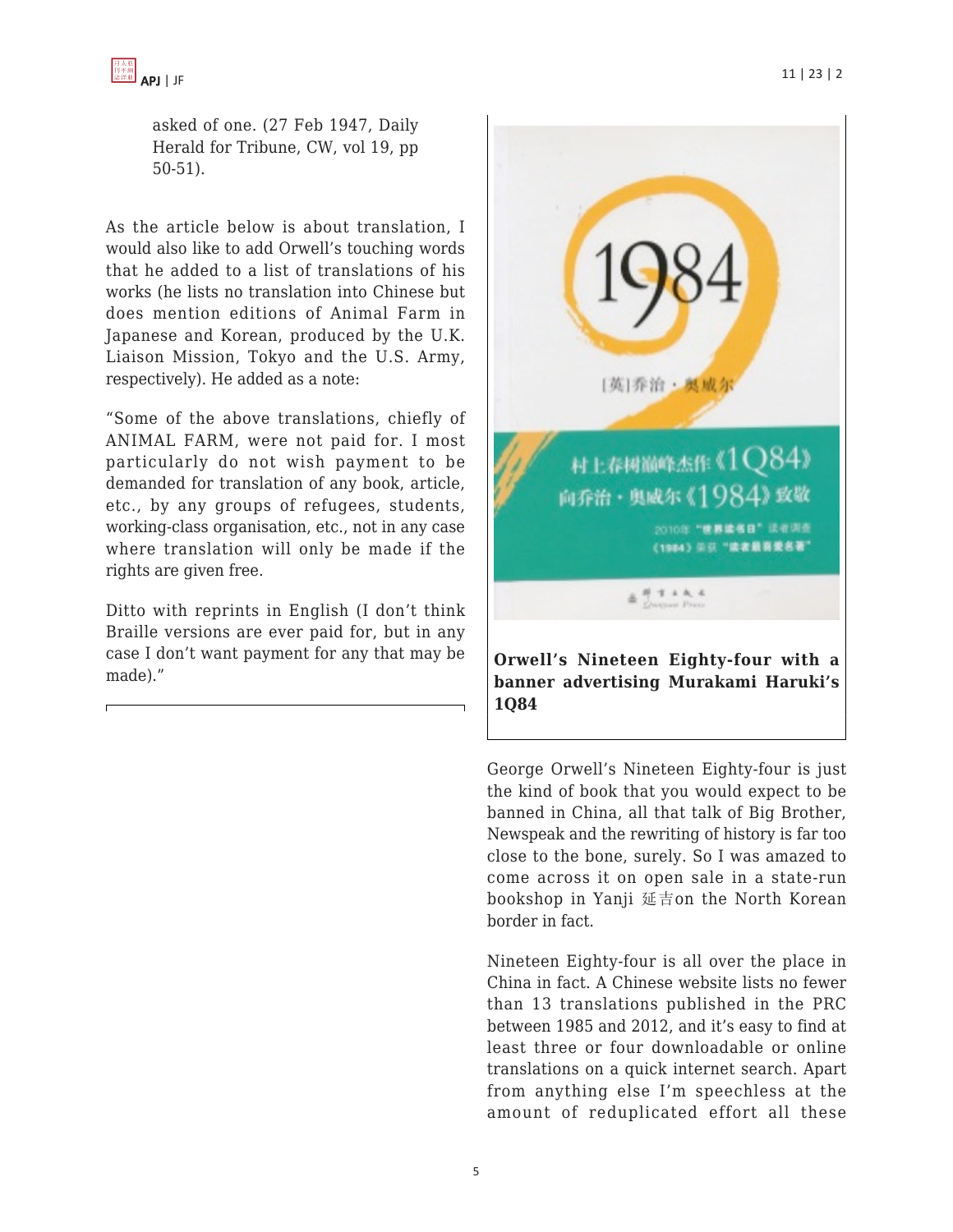translations involve, and also wonder how much "borrowing" has taken place between the various translations. And in addition to all the Mainland translations, about 10 have been published in Taiwan or Hong Kong, according to a University of Hong Kong M. Phil. thesis. (There is some overlap between the two categories as some translations first published in Taiwan have since been reprinted in the PRC).

I'm not sure why the Chinese government takes such a relaxed attitude to a book that condemns totalitarianism in such ferocious terms, or why there are so many different translations. It's certainly quite unlike the Soviet Union, where the novel was banned. Certainly the squalid, Dickensian atmosphere of Nineteen Eighty-four doesn't remotely evoke the glitzy skyscrapers of 21st century Beijing or Shanghai, but it is remarkable that the authorities are so nonchalant about a book that is supposed to frighten the wits out dictators everywhere. Perhaps it's the fact that the book is by a foreigner and is set explicitly in London that makes the Chinese Communist Party feel that it can brush it off so casually. Orwell's other masterpiece, Animal Farm, translated literally as 动物庄园, seems also to be widely available in China, which is equally surprising, and the translator of Animal Farm has thrown some light onto why the authorities have taken such a relaxed attitude to Orwell. David Goodman of the University of Sydney quotes his late friend Fu Weici 傅惟慈 (1923-2014) as saying: "I recall talking to Fu about Animal Farm and its translation a long way back. He said that as long as one equated the dystopia with the USSR there was no problem. This was presumably if asked, outside the text Fu was always...healthily cynical." This Chinese Wikipedia entry says the first Chinese translation of Animal Farm was published by the leftist Commercial Press 商务印书馆 in 1948 and lists seven subsequent translations. It's hard to imagine an original Chinese dystopian novel or political allegory being remotely tolerated.



**Fu Weici holding a copy of his translation of Animal Farm (courtesy of David Goodman)**

The first, and probably the best known, of the many Chinese translations of Nineteen Eightyfour published on the Mainland is by Dong Leshan 董乐山 (1924-99), who, like Orwell, was an independent-minded socialist and who like almost all Chinese intellectuals suffered badly during the Cultural Revolution. Dong, who translated the first PRC edition of the novel that was published in 1979, wrote a remarkably frank introduction which is downloadable [here](http://www.scribd.com/doc/241224223/1984-%E4%B8%AD%E6%96%87%E7%89%88) in an edition published by the Liaoning Educational Publishing House in 1998. "Orwell is not a so-called anti-communist writer in the general meaning of the phrase, and Nineteen Eighty-four is not simply a so-called anti-Soviet work….Orwell was first and foremost a socialist, and next he was anti-totalitarian and his struggle against totalitarianism is the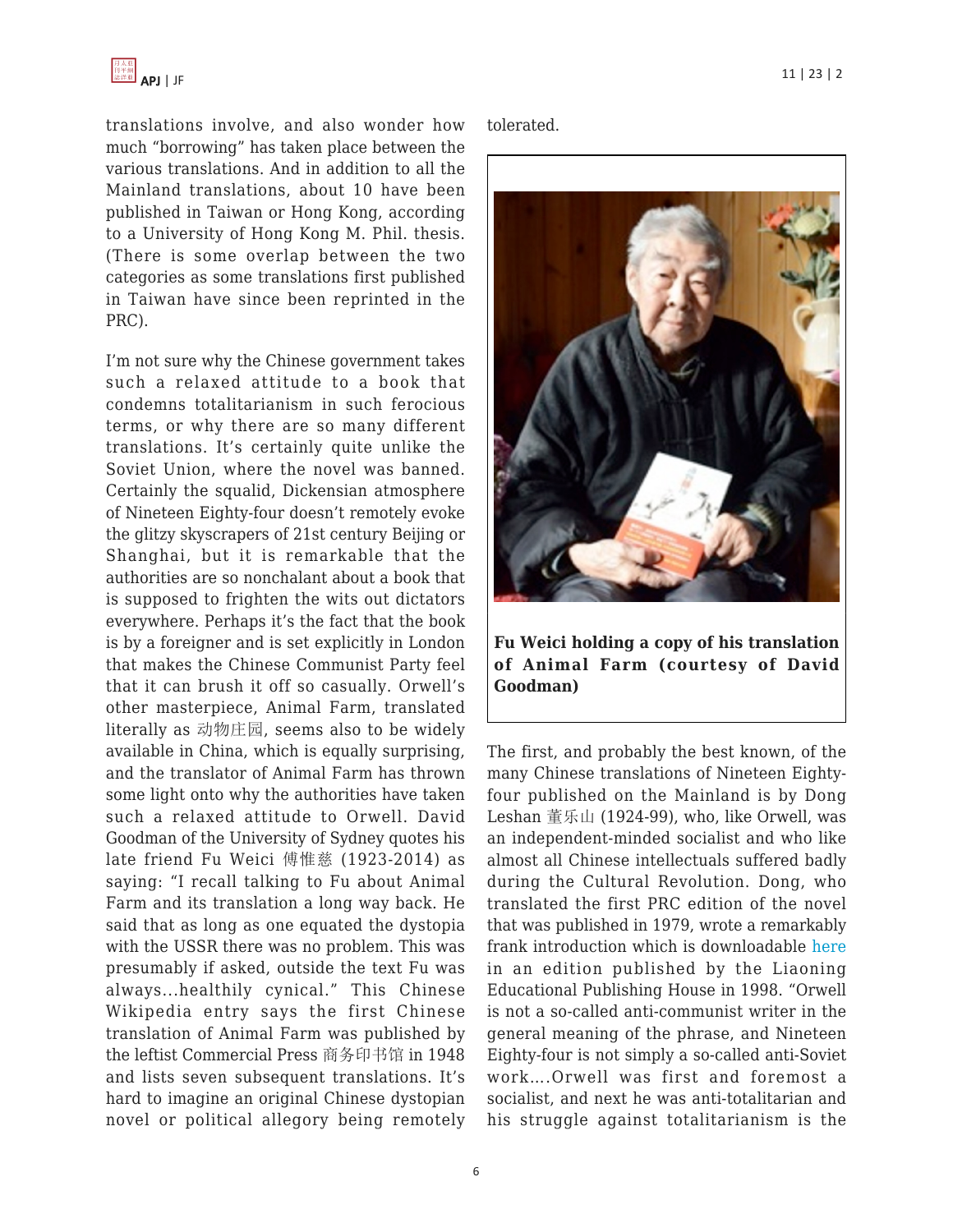

inevitable result of his belief in socialism," Dong declared. "He believed that only if totalitarianism is defeated can socialism be victorious." Dong's condemnation of the Chinese Communist Party's brutality and authoritarianism is clear enough, and becomes even more direct when he praises Orwell for not being like those Western intellectuals in the 1930s who "paid homage to the 'new Mecca' [Stalin's Soviet Union] and were led by the nose through 'Potemkin villages' and when they returned raved how they had seen the bright sunshine of a new world." (Dong was too astute to mention the Western leftists who praised Mao's China in the 1960s and 70s in similar awestruck terms). But Dong saved his most daring critique for last, concluding with the words: "The twentieth century will soon be over, but political terror still survives and this is why Nineteen Eighty-four remains valid today. In any case so far as we are concerned, only if we thoroughly negate the terror of totalitarianism associated with the 'Cultural Revolution' can those people who fought for socialism for so many years bring about true socialism which is worth aspiring to." Although the Cultural Revolution is now officially regarded as one of Mao's greatest mistakes, open discussion of the period remains strictly banned, and Dong was extremely brave to mention the direct parallel between it and the terrifying world of Nineteen Eighty-four.

It's widely claimed that Dong's translation of Nineteen Eighty-four was first published one year after the eponymous year, in 1985, but that isn't correct. David Goodman has kindly provided me with the [introduction and editor's](http://www.scribd.com/doc/219234574/First-Chinese-translation-of-Nineteen-Eighty-four) [note to the first edition of Dong's translation,](http://www.scribd.com/doc/219234574/First-Chinese-translation-of-Nineteen-Eighty-four) which was published in neibu 內部 (internal/restricted) form in 1979. This would have been available only to senior officials and intellectuals deemed politically reliable enough to be permitted access to such material. It was published in three installments in the "irregularly published" periodical [Selected](http://www.booyee.com.cn/user-bid.jsp?id=93732) [Translations from Foreign Literature](http://www.booyee.com.cn/user-bid.jsp?id=93732) [国外作品](http://www.booyee.com.cn/user-bid.jsp?id=93732)

[选译](http://www.booyee.com.cn/user-bid.jsp?id=93732) and is marked "Internal publication. Look after carefully" 内部刊物 注意保存. The first installment appeared on April 15, 1979, with further installments in May and July.

Dong says in his short introduction that Nineteen Eighty-four "accorded with the needs of the Cold War that was then taking place and has long been a classic anti-communist work that is highly influential, and anyone who takes an interest in contemporary international political material will almost inevitably encounter this book."

Orwell is a "bourgeois intellectual" who fought on the Republican side in the Spanish civil war, while the novel is "modeled on how [Orwell] imagined the future of Soviet society and enormously exaggerated some aspects which were incompatible with his bourgeois individualist liberalism." The 1979 introduction, published just three years after the death of Mao and the official ending of the Cultural Revolution, is notably more orthodox than the highly outspoken foreword published a decade later. The earlier introduction refers to Orwell as a 'bourgeois intellectual" and his "bourgeois individualist liberalism" while the later one seems to have been written during a brief cultural thaw – in Liaoning at least – which Dong took full advantage of. It also notes how expressions such as "big brother" and "doublethink" have entered the English language, "which shows how great its influence is." The (anonymous) editor's note makes a similar point, noting that the phrase "'Orwellian society' is a frequently used English expression", and says "Western newspapers and magazines even directly or indirectly refer to this book as an anti-communist 'classic'". It says Orwell "changed from a 'left-wing' to an extreme right-wing writer", and adds: "The way the book exaggerates and distorts all aspects of this future society under totalitarian rule is used to incite anti-Soviet and anti-communist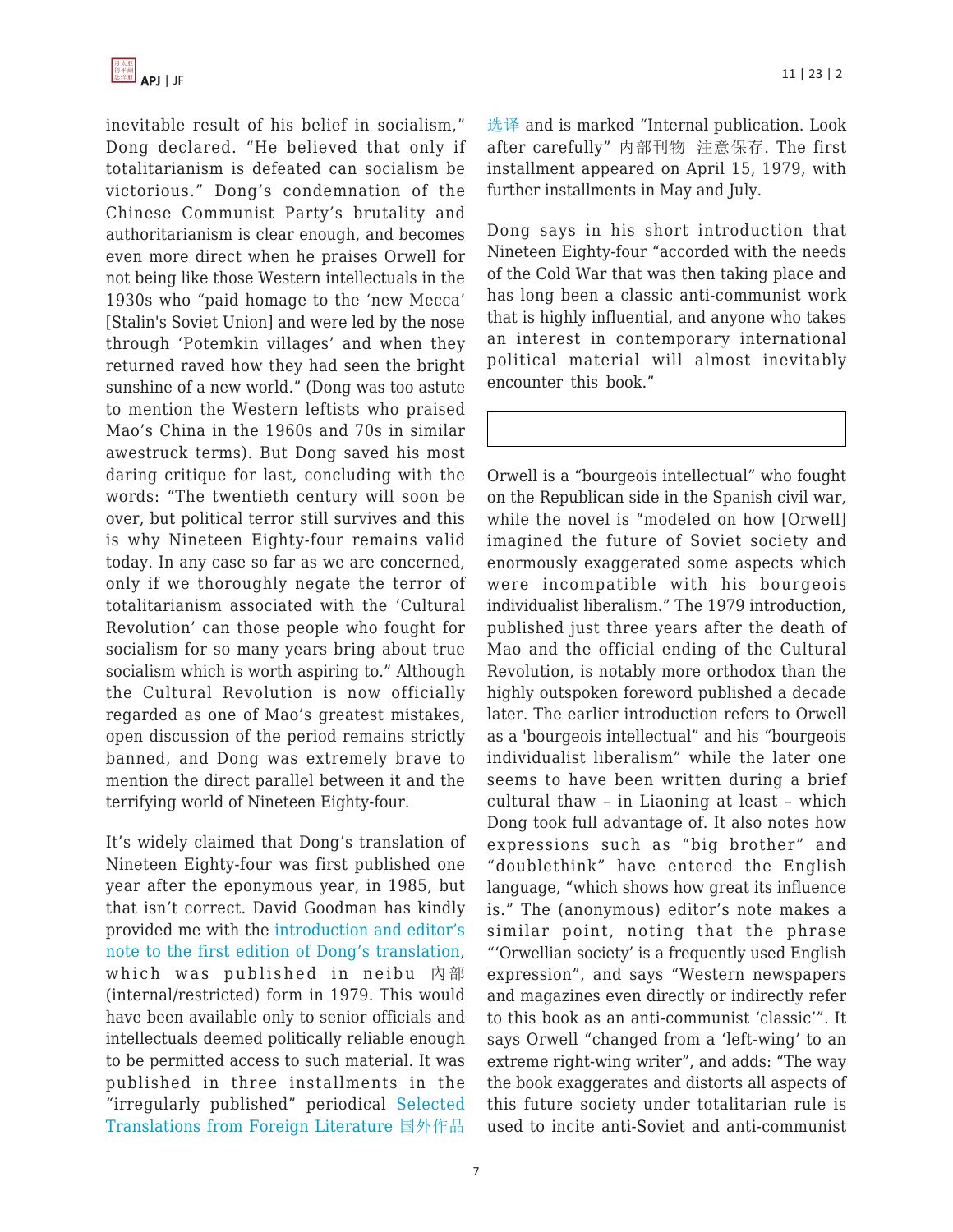

feelings in the service of the Cold War and ideological war that was then waging."

It may seem surprising that a book by an anticommunist "extreme right-winger" was published in China, even in a neibu edition, but heretical works, including books by Trotsky and Bakunin, were made available to top officials, often labelled 反面教材 (negative teaching materials). (See [here f](http://book.ifeng.com/special/neibushu/list/200906/0610_6795_1197414_2.shtml)or a discussion of this in Chinese). I recall seeing the best-selling novel Jonathan Livingston Seagull as well as Gone with the Wind in neibu editions when I was a student at Fudan University, Shanghai in 1975-76, and I believe other Western novels were also published at this time as "negative teaching materials".

There is an interesting account here of how Dong's translation of Nineteen Eighty-four was first published. Dong's friend and fellow translator Wu Ningkun 巫宁坤also recalls Dong and his efforts to translate Nineteen Eight-four. Dong joined the underground Communist Party in Shanghai in 1940, but like most intellectuals he was persecuted and imprisoned during the 1957 Anti-rightist campaign and during the Cultural Revolution. He was allowed to return to Beijing after injuring himself on a tractor, and this is when he came across The Rise and Fall of the Third Reich 第三帝国的兴亡 by William Shirer. According to Wu he saw close parallels between the Nazi period in Germany and the Cultural Revolution. He secretly translated at night Shirer's eye-witness account of Nazi Germany which after the Cultural Revolution was published as a neibu publication for senior officials and was later published openly. He first encountered Nineteen Eighty-four in the early 1970s when he had found a job in Beijing at Xinhua news agency 新华社 where he had worked in the 1950s. He came to the notice of the deputy director of the agency, Chen Shiwu 陈适五, who was editing a periodical with the title Selected Translations from Foreign Literature 国外作品 选译. Chen seems to have been quite an independent-minded official for he told Dong he was looking for "material which has reference value and is quite long and is unconventional in character, for leaders and other comrades to refer to.". Dong decided that Nineteen Eightyfour was the ideal candidate, and as mentioned above it was published in installment form in 1979. Only 5,000 copies of the periodical were printed. The novel was first issued in book form in China in Guangzhou in 1985, again as a neibu publication. This was the idea of [Cai](http://baike.baidu.com/view/1014101.htm) [Nüliang](http://baike.baidu.com/view/1014101.htm) [蔡女良](http://baike.baidu.com/view/1014101.htm), an editor at [Huacheng](http://www.fcph.com.cn/) [Publishing House](http://www.fcph.com.cn/) [花城出版社](http://www.fcph.com.cn/), who had it published in a set together with Brave New World and We. It was republished openly by Huacheng three years later. It is worth noting that although Wu quotes from Dong's introduction in which he states how Nineteen Eighty-four remains valid today, for clearly political reasons he omits the reference to the Cultural Revolution.



Fu Weici translator of Animal Farm, recalled in a moving tribute to Dong how his friend was in the 1970s reluctant at first to propose that Nineteen Eighty-four be translated into Chinese because of the all too clear parallels with recent Chinese history including the Cultural Revolution, and much later, in 1997, he had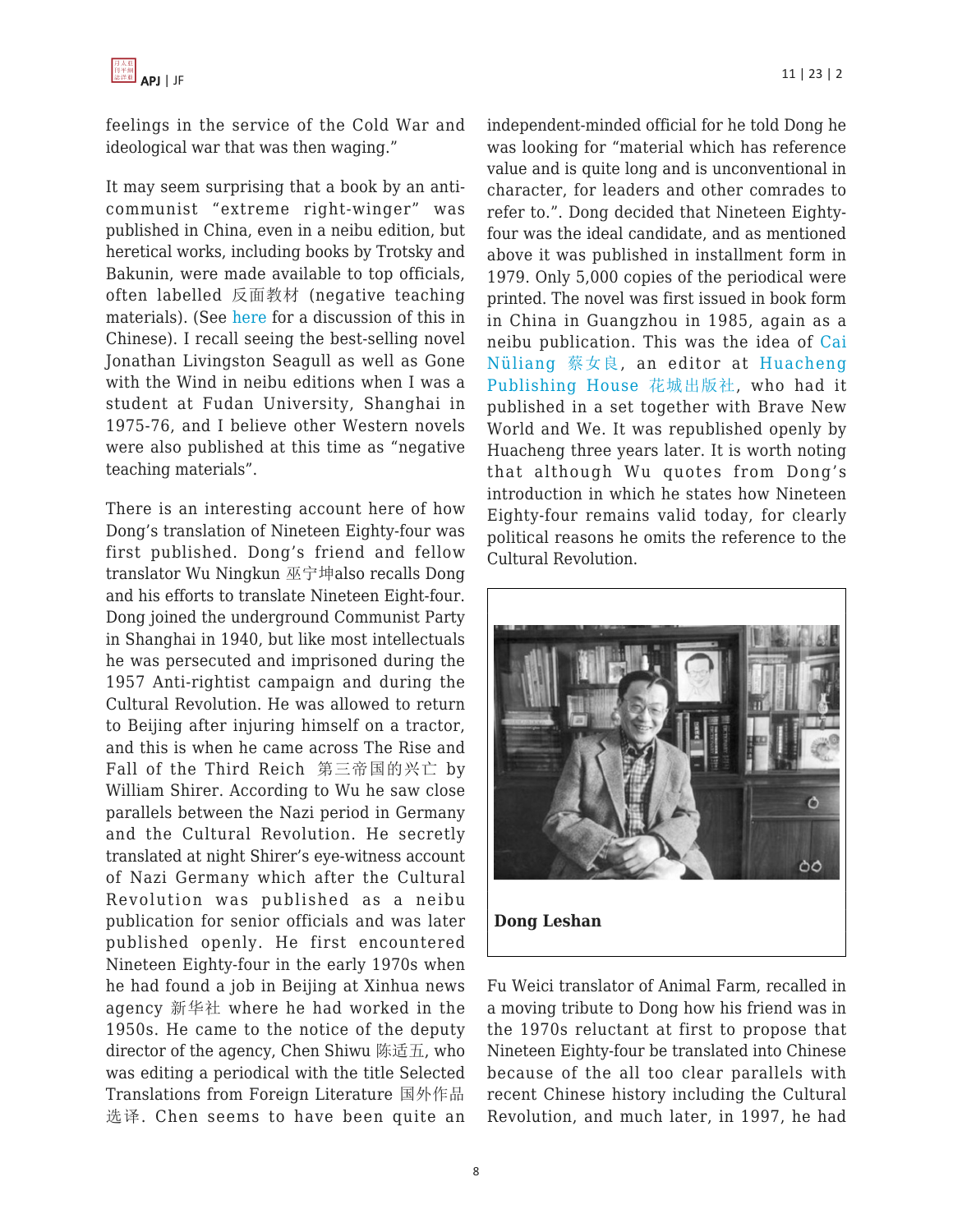trouble getting a two-volume selection of Orwell's writings published. There seems to have been no problem with the first volume, which was a collection of essays and criticism, but the second volume was to have consisted of Nineteen Eighty-four and Animal Farm, the latter translated by Fu. At the time Fu wrote the memoir, his translation of Animal Farm had still not been published, although it has since appeared, both alone and in combination with Nineteen Eighty-four. Incidentally Fu notes that Dong's later translations include Tinker, Tailor, Soldier, Spy 锅匠、裁缝、士兵、间谍 by John Le Carré, The Last Temptation of Christ 基督的 最后诱惑 by Nikos Kazantzakis (co-translated with Fu, this was particularly controversial apparently, though Fu doesn't give details) and Darkness at Noon 正午的黑暗 by Arthur Koestler.

The first ever Chinese translation of Nineteen Eighty-four appeared in Taiwan in 1950, according to Walter Tsang Ka Fa's 曾家輝 master's thesis, A study of three Chinese translations of George Orwell's Nineteen Eighty-four (2005), which is based mainly on translations by Qiu Suhui 邱素惠 (Taipei, 1975), Joseph S.M. Lau (Liu Shaoming) 劉紹銘(Taipei, 1984) and Dong Leshan (Guangzhou, 1985). Lau is perhaps the best known of the translators in the west, and is co-editor of Classical Chinese Literature: An Anthology of Translations (New York, 2000) and author of Hong Kong Remembered (Hong Kong, 2002). Most of the translations listed by Tsang have been published in several different editions. In fact, he lists no fewer than 16 different translations, although he says Qiu's translation is "grossly abridged", which has not stopped it from being published in 15 different editions, and this does not include recent Mainland reprints. Tsang compares how different translators translate particular passages (including the famous slogan "Big Brother is watching you") and says "there is no noticeable distinction between the translations that may be attributable to political considerations."

Regarding Dong's Mainland translation, he says that "It seems the political environment at the time of translating the novel does not bother Dong at all. This is because he resolutely declares in his preface to the translation that he abhors totalitarianism and would like to warn readers – presumably readers in China in particular as it was first released by a Guangzhou publisher – of such horror with Orwell's novel" (pp. 125-6). Tsang doesn't consider the possible influence of censorship on the various translations, and one should bear in mind that Taiwan in the 1950s and 60s was almost as authoritarian as the PRC.

Here's my translation of the short foreword to the 2010 edition I bought in Yanji which was published by Qunyan Press 群言出版社 in Beijing. The translation (and presumably the foreword) are by Fu Qiang 富强, which is a pseudonym meaning "rich and strong". I have uploaded the Chinese original [here.](http://www.scribd.com/doc/221010820/Introduction-to-2010-Chinese-translation-of-Nineteen-Eighty-four)

## **Foreword**

George Orwell (1903-1950) was a British novelist. Among world novels there are the socalled "dystopian trilogy, consisting of We 我们 by the Soviet Union's Zamyatin, Brave New World 美丽新世界 by Britain's Huxley and the present work by Orwell, 1984.

To put it briefly, this book is a political satire. The plot is strange, grotesque, but it seems to obey certain rules of social development. The novel describes the evil development of totalitarianism which has developed to an appalling degree – human nature has been strangled, freedom has been eradicated, thought has been suppressed and life has become extremely monotonous.

Just like this book, the book that made Orwell famous, Animal Farm, is a very accurate – but similarly biased – novel. All the characters are animals, and the plot is strange and original, with a strong comic element, and to this extent